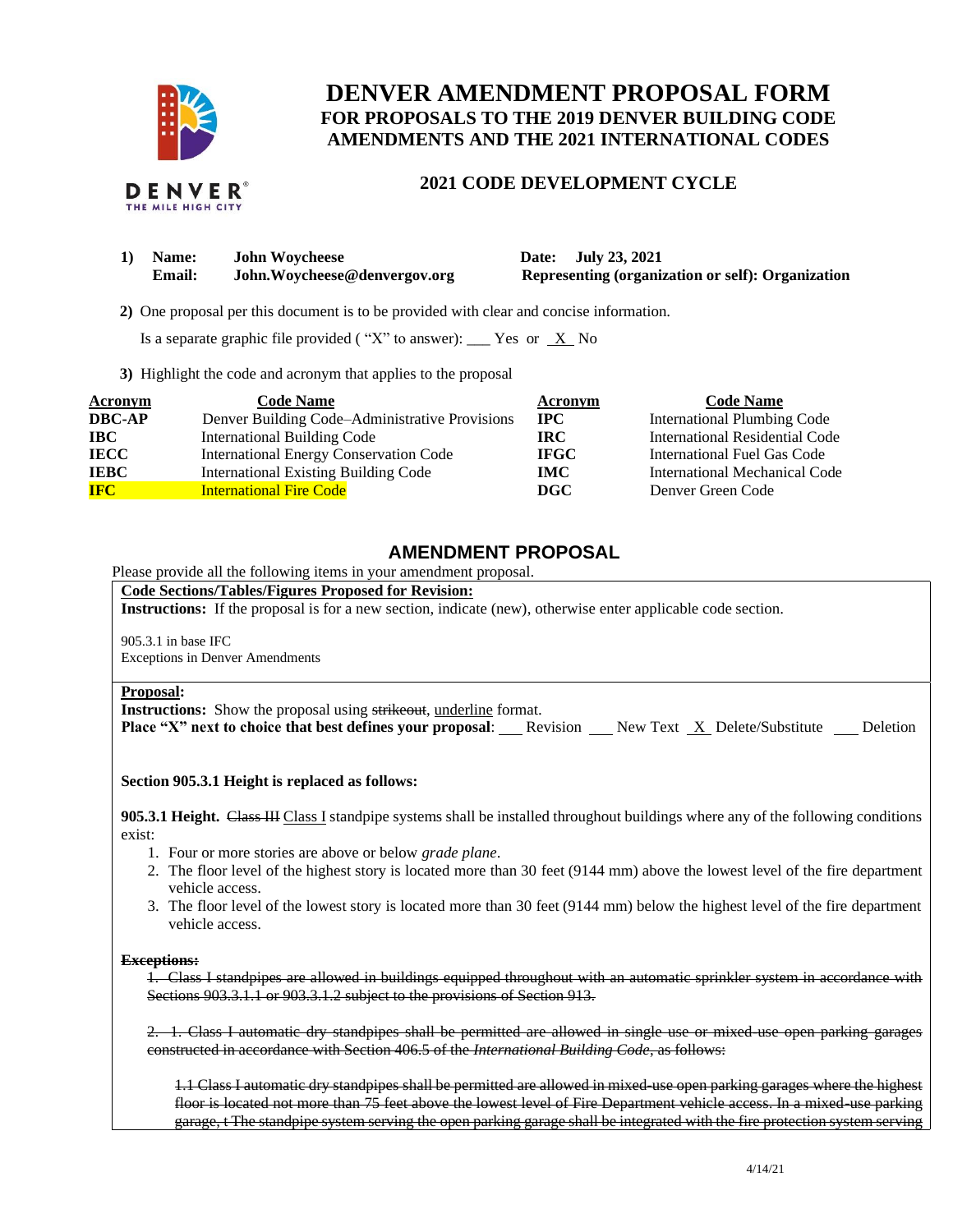the other occupancies, and shall not be a stand-alone system. Hose connections shall be located as required for Class II standpipes in accordance with Section 905.5.

1.2 Class I automatic dry standpipes shall be permitted are allowed in single-use open parking garages where the highest floor is located not more than 75 feet above the lowest level of Fire Department vehicle access.

1.3 Class I manual dry standpipes shall be permitted are allowed in single-use open parking garages where the highest floor is less than 55 feet from the lowest level of Fire Department vehicle access. Hose connections shall be located as required for Class II standpipes in accordance with the Section 905.5. This provision is applicable to open parking garages with one level of underground enclosed parking garage.

4. Class I standpipes are allowed in *basements* equipped throughout with an *automatic sprinkler system*.

5. Intentionally deleted.

## **Section 905.8 Dry standpipes is replaced as follows:**

**905.8 Dry standpipes.** Dry standpipes shall not be installed.

## Exception: Exceptions:

- 1. Where subject to freezing and in accordance with NFPA 14
- 2. Class I automatic dry standpipes shall be permitted in mixed-use open parking garages where the highest floor is located not more than 75 feet above the lowest level of Fire Department vehicle access. The standpipe system serving the open parking garage shall be integrated with the fire protection system serving the other occupancies and shall not be a stand-alone system.
- 3. Class I automatic dry standpipes shall be permitted in single-use open parking garages where the highest floor is located not more than 75 feet above the lowest level of Fire Department vehicle access.
- 4. Class I manual dry standpipes shall be permitted in single-use open parking garages where the highest floor is less than 55 feet from the lowest level of Fire Department vehicle access. This provision is applicable to open parking garages with one level of underground enclosed parking garage.

## **Supporting Information (Required):**

All proposals must include a written explanation and justification as to how they address physical, environmental, and/or customary characteristics that are specific to the City and County of Denver. The following questions must be answered for a proposal to be considered.

Purpose: What does your proposal achieve?

Class III standpipes provide 1-1/2" hose for occupant use which has been prohibited in Denver where occupant evacuation is the primary safety choice when a fire has been detected and grown beyond an extinguisher capability. Class I standpipes provide a 2-1/2" outlet for firefighter use and compatibility with highrise packs used by Denver Fire Crews.

Reason: Why is your proposal necessary?

Clearly present the standpipe approach used in Denver & avoid confusion for designers. This approach is also less costly to design, install and maintain. The previous exceptions in 905.3.1 regarding dry standpipes should be moved to 905.8 as exceptions to the dry standpipe prohibition.

Substantiation: Why is your proposal valid? (i.e. technical justification) The proposal achieves firefighting tactics used by Denver Fire Crews and outlined in department SOG's (Standard Operating Guidelines).

**Bibliography and Access to Materials** (as needed when substantiating material is associated with the amendment proposal):